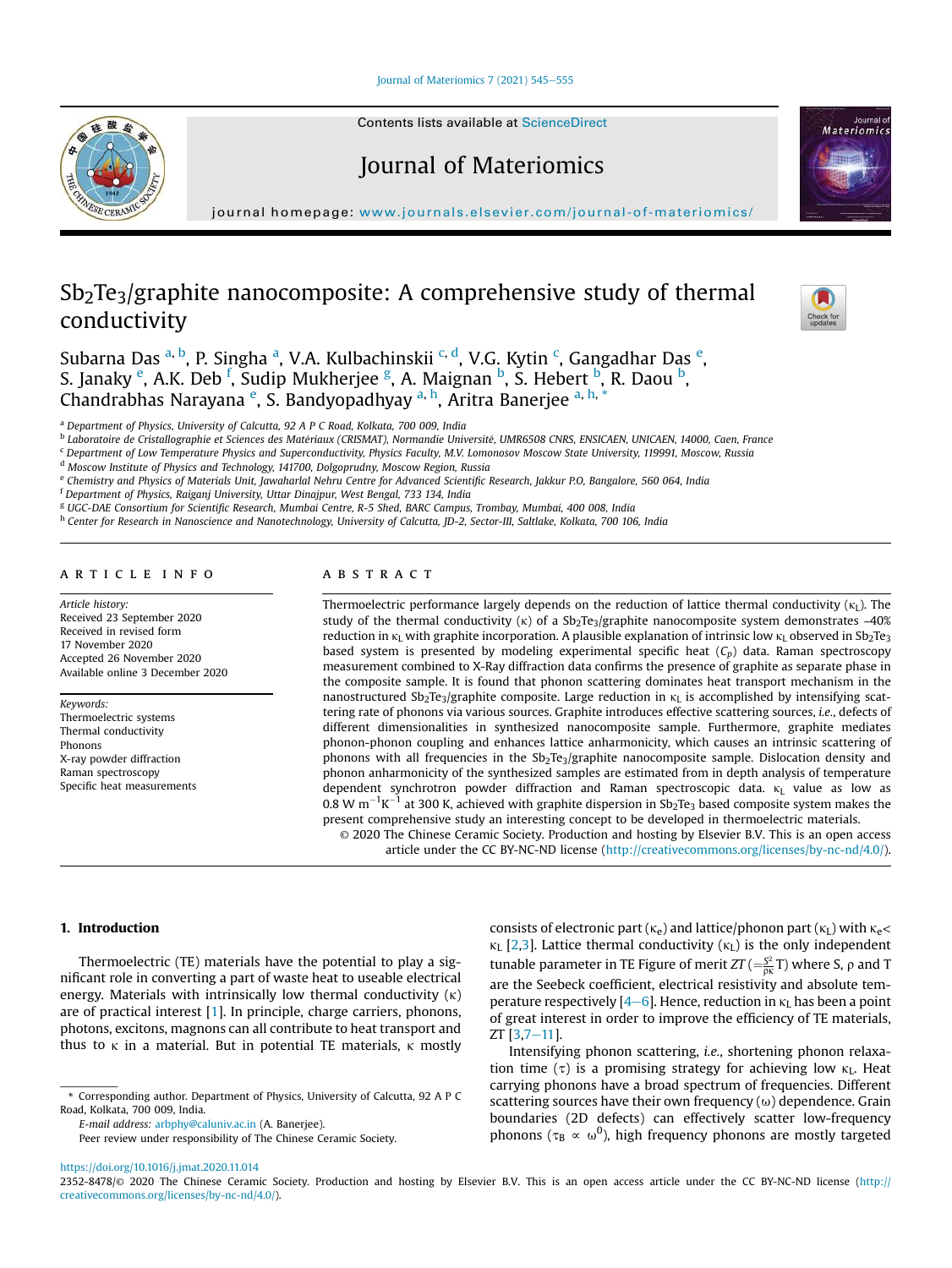by point defects (0D defects) with  $\tau_{\text{PD}} \propto \omega^{-|4|}$  [8,9]. Nano or meso structuring would lead to grain boundary engineering, while alloying has been demonstrated as an effective route for modulating point defect [3,7,12]. On the other hand, dislocation strain fields ( $\tau_{\text{DS}} \propto \omega^{-\; 1}$ ) and dislocation cores ( $\tau_{\text{DC}} \propto \omega^{-\; 3}$ ) are suitable scattering centers for phonons of mid-frequency (1D defects). Kim et al. demonstrated the role of dislocation arrays formed at grain boundaries in lowering  $\kappa_L$  of  $Bi_0.55b_1.5Te_3$  [8].  $\kappa_L$  as low as 0.4 W m $^{-1}$ K $^{-1}$  is also reported to be achieved by engineering vacancy induced dislocations within grains of PbSe thermoelectrics [9]. In addition, strong anharmonicity in lattice vibration increases phonon-phonon scattering through Umklapp ( $\tau$ <sub>U</sub>) and normal ( $\tau$ <sub>N</sub>) processes ( $\tau_\mathrm{U,N} \propto \omega^{-\; 2}$ ), which is helpful to scatter phonons of all frequency  $[13-15]$ . All the scattering mechanisms contribute collectively to shorten total phonon relaxation time ( $\tau_{\text{total}}$ ) and hence decrease  $\kappa_L$  [8,9].

Many of the recent successes in lowering  $\kappa_L$  and hence increasing TE performance have been achieved through composites  $[16-19]$ , consisting of TE matrix and nanoscale constituents. Low energy charge carriers get filtered in the nanograin boundaries of the composite leading to increase of *S.* Newly formed heterointerfaces of TE matrix and dispersoids scatter phonons more effectively than charge carriers leading to decrease of  $\kappa$  without much compromise to  $\rho$  [12,20,21]. There have been reports of  $\kappa$ <sub>L</sub> reduction in some well-known TE materials like PbTe, SnTe, SnSe, Bi<sub>2</sub>Te<sub>3</sub> through composite route  $[21–29]$ . Due to its potential for near room temperature application,  $Sb<sub>2</sub>Te<sub>3</sub>$ , possessing layered crystal structure, is a popular TE material with intrinsically low  $\kappa_L$  $[14,30-32]$ . Very limited efforts have been made to further lower its  $\kappa$ <sub>L</sub> through composite approach [19,33,34]. Lee et al. have reported a low  $\kappa_{\rm L}$  value of 1.4 W m $^{-1}$ K $^{-1}$  in Ag $_2$ Te incorporated Sb $_2$ Te $_3$ composite [34]. However, despite such attempts, underlying mechanism and effect of different type of material defects on phonon scattering in composite systems is still elusive in nature. It is also noteworthy to mention here that understanding of phonon dynamics and its relation with the lowering of  $\kappa_{\text{L}}$  in composite TE systems, which is absolutely critical for further enhancement of TE performance, remains unexplored so far.

We herein report  $~40\%$  decrease of  $\kappa$ <sub>L</sub> in Sb<sub>2</sub>Te<sub>3</sub>/graphite nanocomposite system as compared to its pristine counterpart and have attempted to investigate the role of phonon dynamics in details. Carbon based materials are effective in phonon blocking [16]. The thermal property of graphite, which possesses layered structured, is highly anisotropic [35,36]. In addition graphite is a light ecofriendly material with high electrical in-plane conductivity, high carrier mobility and excellent mechanical properties [35]. These properties encourage us to choose graphite as a possible disperoid in the  $Sb<sub>2</sub>Te<sub>3</sub>$  matrix. Interestingly, in this composite system when the wt% of graphite is lower than 1%, its Seebeck coefficient is keeping an unchanged value as compared to the graphite free analogue  $[36]$  which allows to study  $\kappa$  in samples having the same charge carrier concentrations. In the following, we report on the role of graphite addition on scattering phonons of entire frequency spectrum by various scattering sources, *viz.*, point defects (0D defects), dislocation type defects (1D defects), grain boundary and  $Sb<sub>2</sub>Te<sub>3</sub>/graphite heterointerfaces (2D defects)$ . Both the microscopic characterization based on temperature-dependent synchrotron radiation diffraction and Raman spectroscopic measurements and macroscopic characterization by specific heat (*Cp*) measurement of nanostructured Sb<sub>2</sub>Te<sub>3</sub>/graphite composite system have been performed. Dislocation density in the samples has been calculated by modified Williamson Hall method. Phonon anharmonicity is estimated through temperature dependent synchrotron X-ray, Raman spectroscopic and *C<sup>p</sup>* data. This reveals that anharmonicity arising due to lattice thermal expansion is higher in pristine  $\mathrm{Sb}_2\mathrm{Te}_3$  sample.

But high phonon-phonon coupling in Sb<sub>2</sub>Te<sub>3</sub>/graphite ensures an overall increase of phonon anharmonicity in graphite incorporated composite sample. Finally, the obtained clues to low  $\kappa_L$  related to phonon scattering mechanism and anharmonic lattice vibration are discussed.

### 2. Experiments

To prepare the  $Sb_2Te_3 + x$  wt% graphite (x = 0, 0.5) nanocomposite samples, polycrystalline  $Sb<sub>2</sub>Te<sub>3</sub>$  ingot was initially synthesized by solid state reaction method [14]. To obtain corresponding Sb2Te3/graphite nanocomposite samples, desired weight percentage of graphite was added with synthesized  $Sb<sub>2</sub>Te<sub>3</sub>$ ingots and ball milled, the details of which can be found in supplementary material. Hot pressed pellets of  $Sb_2Te_3 + x$  wt% graphite samples were used for  $\kappa$  measurement [37]. Low-temperature  $(15-300 \text{ K})$  powder X-ray Diffraction  $(XRD)$  experiments were carried out using the synchrotron radiation facility at Indian beamline BL-18B, Photon Factory, KEK, Japan. X-ray beam of wavelength  $\lambda = 0.9782$  Å was selected for illuminating the samples. For detailed structural characterization, Rietveld refinement of the synchrotron X-ray patterns was performed using MAUD software [38,39]. The microstructural refinement according to the formalism of Popa [40] is capable of modeling both isotropic and anisotropic size and strain broadening. This has been used in the present Rietveld analysis. It is noteworthy to mention that during refinement of  $Sb_2Te_3 + 0.5$  wt% graphite sample, no extra texturing effect was required to fit the experimental XRD pattern. The heat capacity *Cp* measurement was carried out in the temperature range of 2-300 K on Physical Property Measurement System (PPMS) (Model: 6000, Quantum Design, USA) with the heat capacity option that employs relaxation calorimetry. Raman spectroscopy measurements were carried out using a custom built micro-Raman setup [41] employing 532 nm laser as excitation. Samples were mounted in a liquid nitrogen flow cryostat (Linkam make) and the spectra were recorded in the temperature range  $80-300$  K in backscattering geometry. The details of Raman Spectroscopic measurements can be obtained elsewhere [42].

### 3. Results and discussion

Phase purity of the synthesized  $Sb_2Te_3+x$  wt% Graphite (x = 0, 0.5) samples is confirmed through X-ray diffraction (XRD). The synchrotron powder diffraction data reveal that both synthesized samples are single phase in nature without presence of impurity phases, at least within the detectable limit of XRD (See Fig. SM1 in supplementary material). No additional peak due to graphite is observed in the XRD data of nanostructured  $Sb_2Te_3/$ graphite composite samples. Furthermore, the XRD data indicate a lack of peak shift due to the addition of graphite, which confirms the solid state insolubility of graphite phase in  $Sb<sub>2</sub>Te<sub>3</sub>$  [21,36]. Thus it can be assumed that graphite is present as separate phase in the present  $Sb<sub>2</sub>Te<sub>3</sub>/graphite composite sample.$  In order to confirm the existence of graphite in  $x = 0.5$  sample, Raman spectroscopic study of both samples ( $x = 0$ , 0.5) are carried out (See Fig. SM2 in supplementary material). It is revealed that Raman active vibrational modes of Sb<sub>2</sub>Te<sub>3</sub>, *i.e*,  $A_{1g}^1$  (~65 cm<sup>-1</sup>), $E_g^2$  (~119 cm<sup>-1</sup>) and  $A_{1g}^2$ (~161 cm<sup>-1</sup>) are present in both samples, where  $E_g$  and  $A_{1g}$  modes represent in plane and out of plane vibration respectively (Fig. SM2) [43,44]. The peak around 139  $cm^{-1}$  obtained in both samples can be attributed to the Infra-Red (IR) active mode of  $Sb<sub>2</sub>Te<sub>3</sub>$ . Presence of similar IR active phonon mode in Raman spectra has also been evidenced earlier [45]. In addition to the peaks associated with the vibrational modes of  $Sb<sub>2</sub>Te<sub>3</sub>$  obtained in both samples, the Raman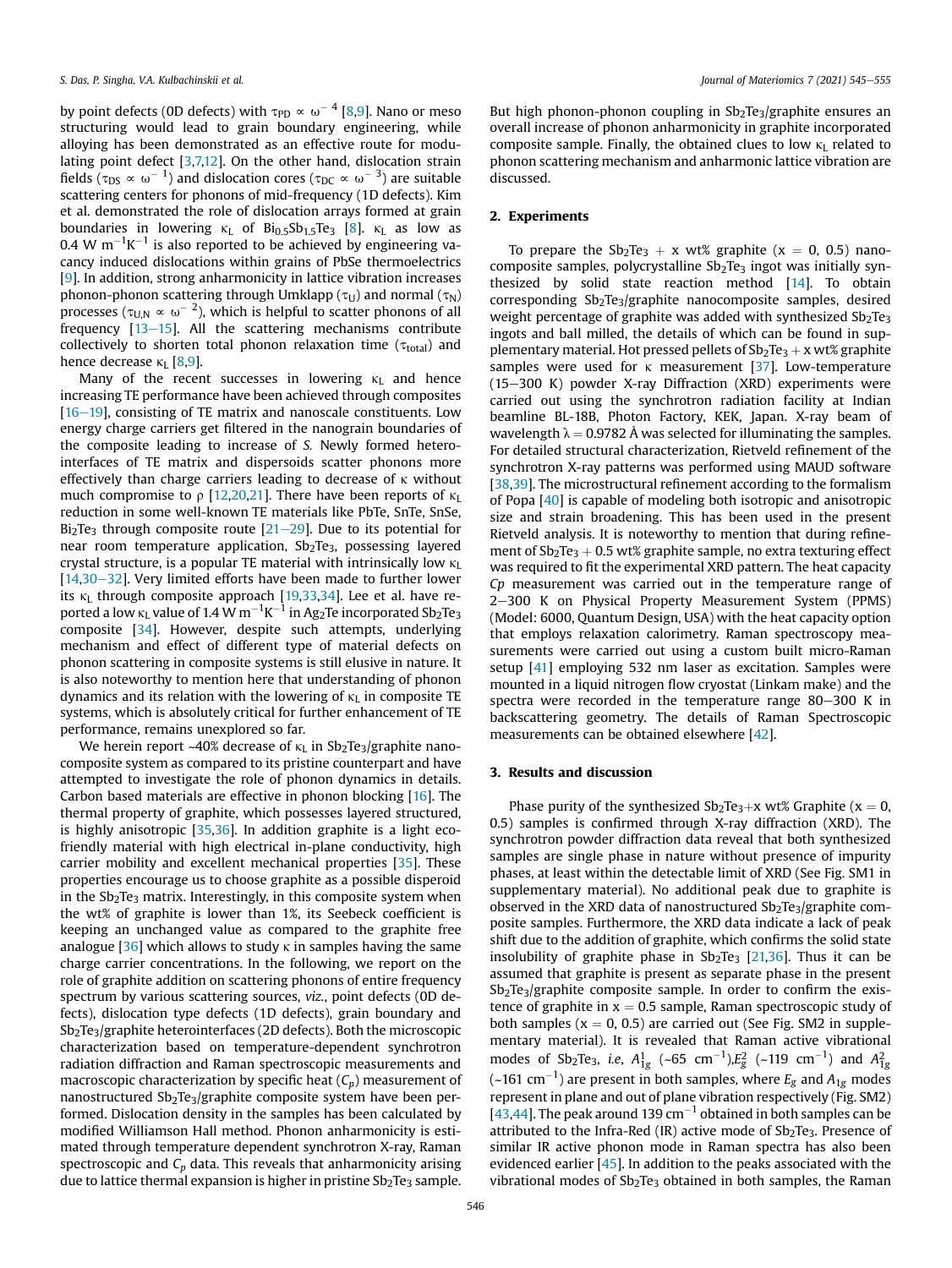spectra of  $x = 0.5$  sample exhibits several Raman-active vibrational modes arising due to graphite. The Raman active modes around 1350, 1580 and 1620  $\text{cm}^{-1}$ , as depicted in Fig. SM2 arise due to graphite and can be indexed as  $D$ , G and  $D'$  band of graphite, respectively [46]. It is noteworthy to mention that G band, signature of sp<sup>2</sup>-hybridized carbon, is one of the most distinct features in Raman spectra of graphitic materials.  $D$ ,  $D'$  band correspond to defect and disorder induced or edge areas of graphite and is generally absent in highly crystalline graphite. In addition, Raman active peak associated with D  $+$  G combination mode (2950 cm $^{-1})$ is also induced by disorder and is a signature of nanostructured graphite. The peak observed at 2700  $\rm cm^{-1}$  arises due to the overtone of D band (2D) of graphite [47]. Thus Raman spectroscopic measurement along with synchrotron XRD data confirm that graphite is present as separate phases in  $x = 0.5$  sample and has not entered the unit cell of  $Sb<sub>2</sub>Te<sub>3</sub>$ .

In order to investigate the role of graphite addition on  $\kappa$  in  $Sb<sub>2</sub>Te<sub>3</sub>$ ,  $\kappa(T)$  measurement of the synthesized  $Sb<sub>2</sub>Te<sub>3</sub>/graphite$ composites is performed and presented in Fig. 1(a). The measured  $\kappa$ value (~1.5 W m $^{-1}$ K $^{-1}$ ) of pristine Sb $_2$ Te $_3$  at room temperature is in excellent agreement with the earlier reported data [19]. Temperature dependence of  $\kappa_L$ ,  $\kappa_L(T)$  of both samples are also provided in Fig. 1(b). The details of  $\kappa_L(T)$  estimation is provided in the supplementary material [Fig. SM3]. Estimation reveals that  $\kappa_e$  contributes only around 10% of total  $\kappa$ , whereas  $\kappa$ <sub>L</sub> dominates  $\kappa$  value, contributing around 90% of total  $\kappa$  for the synthesized samples. Fig. 1(a) and (b) clearly depict that both  $\kappa$  and  $\kappa_L$  values of pristine  $Sb<sub>2</sub>Te<sub>3</sub>$  decrease by around 40% with graphite addition over the whole temperature range and a low  $\kappa_{\rm L}$  value of 0.8 W  $\rm m^{-1}K^{-1}$  at room temperature is obtained in Sb<sub>2</sub>Te<sub>3</sub>/graphite nanocomposite sample. The theoretical minimum  $\kappa$ ,  $\kappa$ <sub>min</sub> for Sb<sub>2</sub>Te<sub>3</sub> and related nanocomposites can be estimated using the Cahill-Pohl model  $[48 - 50]$ :



Fig. 1. (Color online) Thermal variation of (a) total thermal conductivity  $(\kappa)$  and (b) lattice thermal conductivity ( $\kappa_L$ ) [Inset: electronic part of  $\kappa$  ( $\kappa_{el}$ )] for Sb<sub>2</sub>Te<sub>3</sub>/graphite composite samples.

$$
\kappa_{\min} = \frac{1}{2.48} n^{2/3} k_B (v_L + 2v_T)
$$
\n(1)

where  $n, v_L$ , and  $v_T$  represent the number density of the atoms, longitudinal and transverse sound velocities, respectively [14,30]. The low  $\kappa_L$  value, experimentally obtained for  $x = 0.5$  sample, suggests that graphite incorporation helps to approach estimated  $\kappa_{\min}$  (~0.31 W m<sup>-1</sup>K<sup>-1</sup>) of Sb<sub>2</sub>Te<sub>3</sub> based nanocomposites.

Thermal variation of specific heat,  $C_p(T)$  of  $Sb_2Te_3 + x$  wt% graphite ( $x = 0, 0.5$ ) samples are plotted in Fig. 2. In the temperature range between 200 and 300 K, linear deviation of measured  $C_p(T)$  from the Dulong-Petit value, 124.5 J mol $^{-1}$ K $^{-1}$  is observed. The deviation between the measured  $C_p(T)$  and theoretical value of specific heat at constant volume  $C_v$  ( $\Delta C_p = C_p - C_v$ ) increases with graphite addition.  $\Delta C_p$  per unit K ( $\Delta C_p/K$ ) changes from  $0.015 \pm 0.002$  J mol<sup>-1</sup>K<sup>-2</sup> for x = 0 to  $0.096 \pm 0.010$  J mol<sup>-1</sup>K<sup>-2</sup> for  $x = 0.5$  at 300 K. Estimated  $\Delta C_p/K$  value is of similar order reported earlier for  $Sb_2Te_3$  based system [30]. It is noteworthy to mention that for pristine Sb<sub>2</sub>Te<sub>3</sub>,  $\Delta C_p/K$  value does not deviate significantly from the Dulong-Petit value but increases substantially with graphite (x = 0.5) incorporation. Such deviation in  $C_p(T)$  data ( $\Delta C_p$ / K) is a measure of phonon anharmonicity in the system [14,30]. It is reported that phonon anharmonicity helps to scatter phonons and further corroborates with our experimental observation of lower k (and  $\kappa_L$ ) in  $x = 0.5$  sample. A simple fitting of the observed  $C_p(T)$ data with Debye model, which accounts for the collective motion of phonons, has also been attempted [14,51]:

$$
C_p = \gamma T + 9R \left(\frac{T}{\theta_D}\right)^3 \int_0^{\frac{\theta_D}{T}} \frac{x^4 e^x}{\left(e^x - 1\right)^2} dx \tag{2}
$$

where  $\gamma T$  represents electronic contribution,  $\gamma$  is the Sommerfeld coefficient, and  $x = \frac{h\nu}{k_BT}$ ,  $\theta_D = \frac{h\nu_D}{k_B}$ , with  $\theta_D$  is the Debye temperature,  $v_D$  is the Debye frequency, and *R* is the gas constant. The best fit values of  $\theta_D$  (~160 K), as obtained from the fitting (Solid lines, Fig. 2), agree fairly well with those reported in literature for Sb<sub>2</sub>Te<sub>3</sub> based system [14,52]. However, the Debye model (Eq.  $(2)$ ), fails to adequately reproduce the experimental data in the low temperature regime (2 K  $\leq$  T  $\leq$  30 K). The  $C_p/T^3$  vs. *T* plot (Inset in Fig. 2) of the samples reveals clear deviation from the Debye model below 30 K. The experimental  $C_p/T^3$  vs. *T* curve for both the samples



**Fig. 2.** (Color online) Specific heat at constant pressure  $(C_p)$  measured in the range 2–300 K and best fit (red line) to Debye model (Eq.  $(2)$ ). Inset:  $C_p/T^3$  vs. *T* plot clearly reveals deviation from the Debye model for T < 30 K.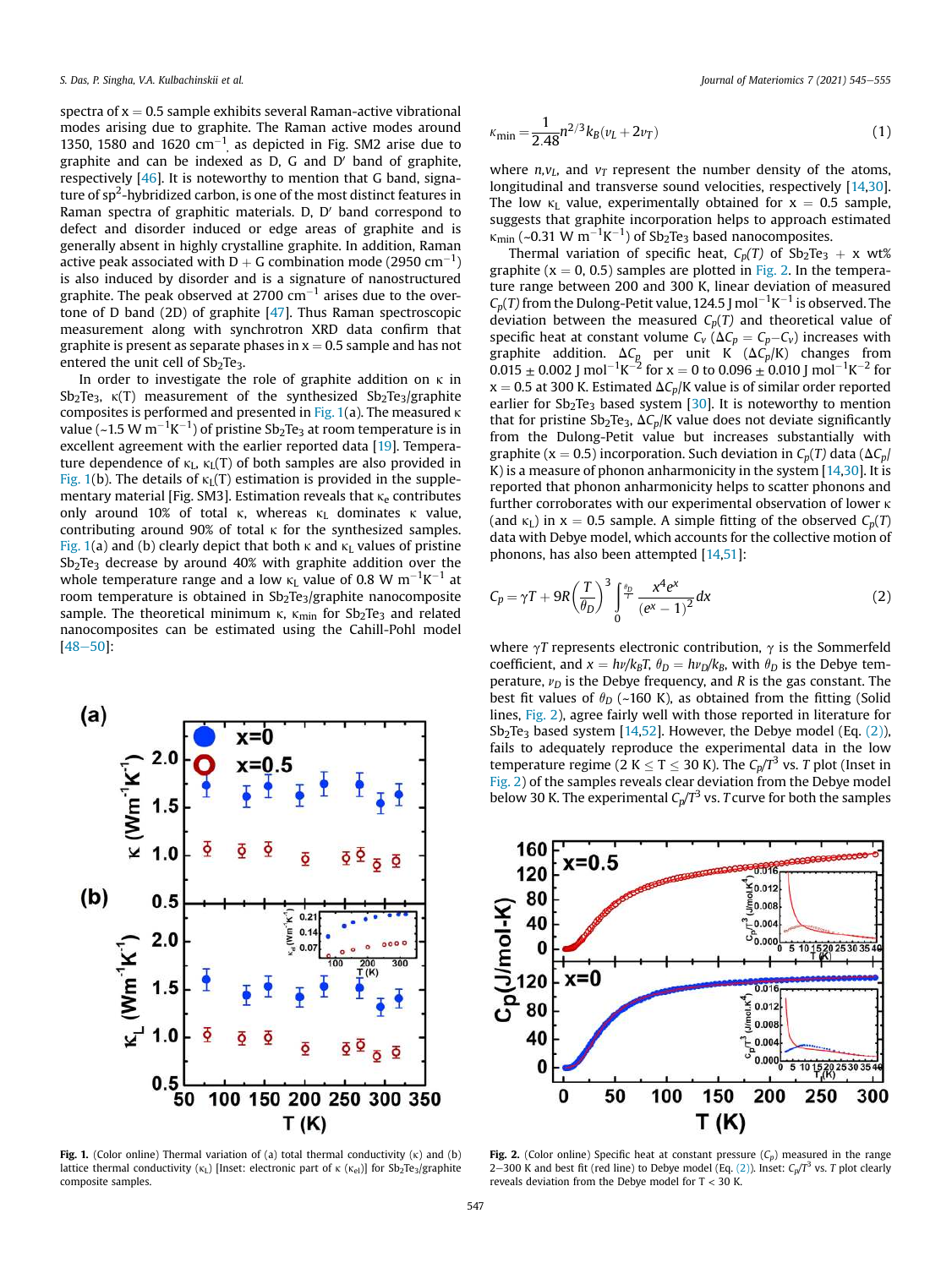depicts a broad peak around 10 K, which Debye model fails to reproduce [Fig. 3(c) and (d)]. Also *Cp/T* vs. *T 2* plot shows non-linear nature for both the samples  $[Fig. 3(a)$  and (b)]. Attempts have been made earlier to explain this deviation with the help of Schottky model [14,30,53]. But close observation divulges that Schottky model alone cannot explain the deviation observed in the low temperature  $C_p(T)$  data (T < 30 K) and till date the issue has not been resolved fully. To explain this anomaly, the low temperature  $C_p(T)$  data (2 K  $\leq$  T  $\leq$  30 K) has been interpreted using a two-level Schottky model superimposed to Debye model with embedded Einstein oscillators [54-56]:

$$
\frac{C_p}{T} = \gamma + \beta T^2 + \frac{C_S}{T} \left(\frac{\theta_S}{T}\right)^2 \frac{\exp\left(\frac{\theta_S}{T}\right)}{\left[1 + \exp\left(\frac{\theta_S}{T}\right)\right]^2} \n+ \sum_n \left( A_n (\Theta_{E_n})^2 \cdot \left(T^2\right)^{-\frac{3}{2}} \cdot \frac{\exp\frac{\Theta_{E_n}}{T}}{\left(\exp\frac{\Theta_{E_n}}{T} - 1\right)^2} \right) \n\text{with } \beta = C \cdot \frac{12\pi^4 N_A k_B}{5\theta^2} \text{ and } C = 1 - \sum_{i=3}^{\infty} \frac{A_n}{3NR}
$$
\n(3)

with  $\beta = C.\frac{12\pi^4 N_A k_B}{5\theta_D^3}$  and  $C = 1 - \sum_n$ where *N<sub>A</sub>, C<sub>S</sub>,*  $\theta$ *<sub>S</sub>, A<sub>n</sub>,*  $\theta_{E_n}$ *and <i>N* are Avogadro number, Schottky heat capacity prefactor, Schottky temperature, prefactor of  $\mathfrak{n}^{\text{th}}$ Einstein oscillator mode, characteristics temperature of nth Einstein oscillator and number of atoms per formula unit, respectively. Whilst the first term ( $\gamma$ ) and second term ( $\beta T^2$ ) accounts for the electronic contribution and Debye lattice contribution to  $C_p$ , the third term represents Schottky contribution and the fourth term denotes the contribution from Einstein oscillator modes [30,55]. The best fit curves (solid lines) demonstrated in Fig. 3, depict the nice fitting of the experimentally obtained  $\mathit{C}_{p}\!/\!T$  vs.  $T^{2}$  and  $\mathit{C}_{p}\!/\!T^{3}$  vs.  $T$ curve for both the samples. It is observed that 3 Einstein modes are required to satisfactorily model the *Cp(T)* data. The characteristics temperatures of the respective Einstein modes  $(\theta_{E_1}, \theta_{E_2}, \theta_{E_3})$  and

other fitting parameters including  $\theta_{\rm S}$ are listed in Table 1. The obtained best fit value of  $\theta$ <sub>S</sub> is in excellent agreement with the literature data [30]. The  $\theta_F$ values as obtained from the fitting also match fairly well with those reported earlier for  $Sb<sub>2</sub>Te<sub>3</sub>$  (59 K) [30], Bi<sub>2</sub>Te<sub>3</sub>  $(50 K)$  [30] and TlInTe<sub>2</sub> (25 K, 45 K and 80 K) [55], where the authors interpreted the  $C_p(T)$  data by considering combined Debye-Einstein model. However, the present formalism of Einstein oscillators embedded in a Debye host superimposed with Schottky contribution has not been explicitly applied to model the  $C_p(T)$  data of Sb<sub>2</sub>Te<sub>3</sub> based system. The broad peak observed in the low temperature regime ( $\sim$ 10 K) of  $C_p(T)$  data for both the samples can be ascribed to the excess phonon density of states (PDOS) resulting from low-lying optical phonon modes  $[57]$ . Sb<sub>2</sub>Te<sub>3</sub> exhibits layered structure with each layer comprising of quintuple  $[Te(I)-Sb-Te(II)]$  $-Sb-Te(I)$ ] stacks (QLs), where each QL is connected by weak van der Waals force [14]. The quasi-localized low energy optical phonon modes, which arise from these weakly bound atoms are manifested as Einstein oscillators and results in excess contribution to  $C_p$  in the low temperature region [55,57]. These low energy optical phonons play an effective role in scattering heat carrying acoustic modes and hinder the thermal transport in the system. So the presence of Einstein oscillator modes is favorable to achieve low  $\kappa_L$  in the present  $Sb<sub>2</sub>Te<sub>3</sub>$  system. Close observation further reveals that the position of the broad peak (~10 K) in the low-T  $C_p(T)$  data does not significantly alter with graphite addition. It can thus be commented that graphite addition has very little influence on the modes of

Table 1

Best fit parameters of  $C_p/T^3$  vs. *T* plot with Eq. (3): Sommerfeld coefficient  $\gamma$ , prefactor for Debye lattice contribution to  $C_p\beta$ , Schottky temperature  $\theta_s$  and Einstein temperatures  $\theta_{E_1}, \theta_{E_2}$  and  $\theta_{E_3}$ .

| x   |                                           | $\gamma$ (J mol <sup>-1</sup> K <sup>-2</sup> ) $\beta$ (J mol <sup>-1</sup> K <sup>-4</sup> ) |    | $\theta_{\rm s}$ (K) $\theta_{\rm F}$ , (K) | $\theta_{E_2}$ (K) | $\theta_{F_2}(K)$ |
|-----|-------------------------------------------|------------------------------------------------------------------------------------------------|----|---------------------------------------------|--------------------|-------------------|
| 0.5 | $29.3\times10^{-4}$<br>$4.7\times10^{-4}$ | $6.7 \times 10^{-4}$<br>$8.5\times10^{-4}$                                                     | 28 | 80<br>65                                    | 47                 | 15                |



**Fig. 3.** (Color online) (a), (b) C<sub>p</sub>/T vs. T<sup>2</sup> plot and (c), (d) C<sub>p</sub>/T<sup>3</sup> vs. T plot for x = 0, 0.5 respectively for 2 K  $\leq$  T  $\leq$  30 K. The red lines represent best fit using two-level Schottky model superimposed to a Debye model with embedded Einstein oscillators (Eq. (3)). It is revealed that at least 3 Einstein oscillators are required to fit the data satisfactorily.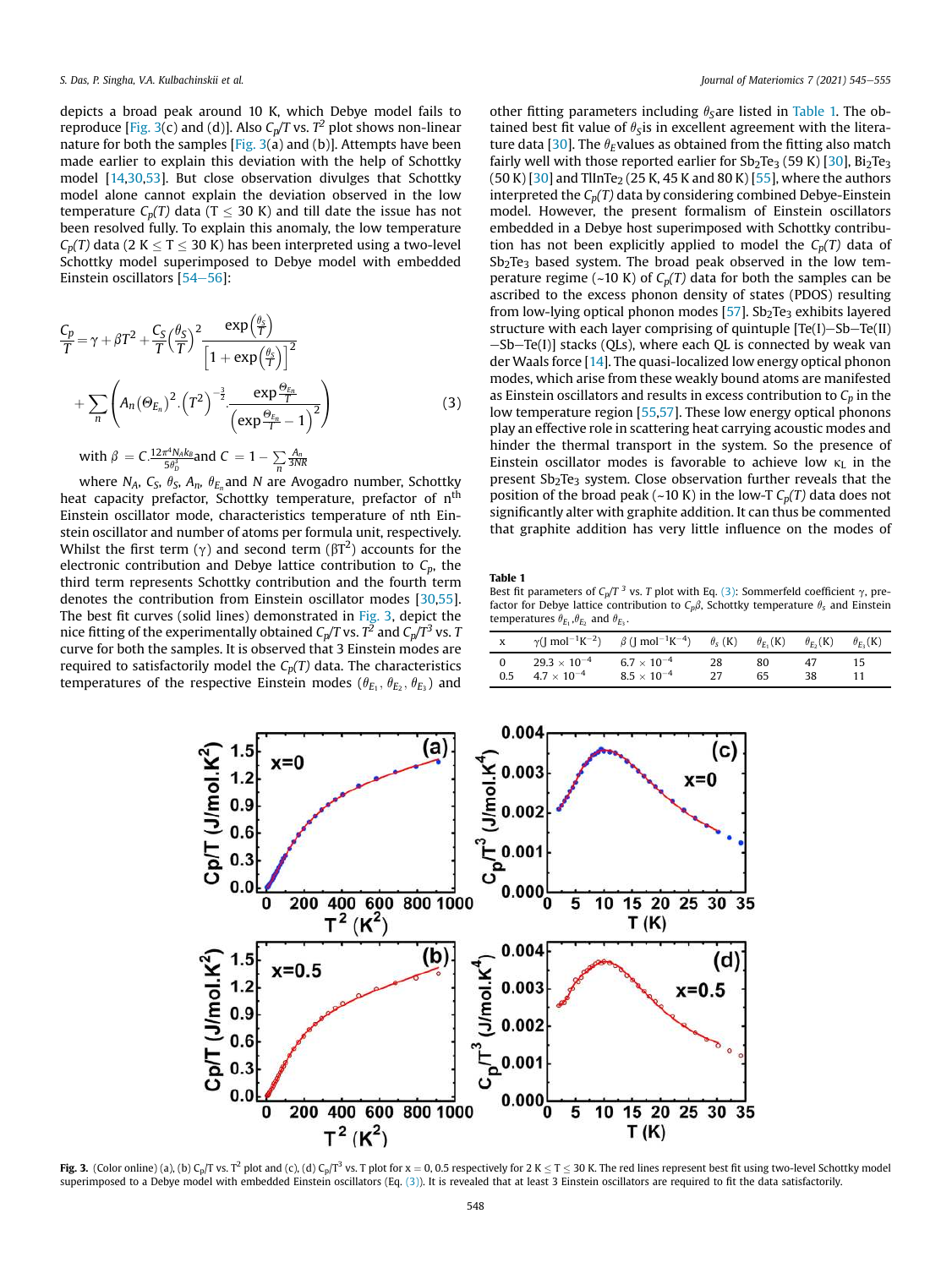Einstein oscillators as well as on dispersion of the low energy optical phonon modes of  $Sb_2Te_3/gr$ aphite composite system. We present a plausible explanation of intrinsic low  $\kappa$ <sup>L</sup> observed in Sb<sub>2</sub>Te<sub>3</sub> system based on the indepth analysis and modeling  $C_p(T)$ data, hitherto unavailable so far.

Attempt has been made to estimate the dislocation density  $(N_D)$ macroscopically for both the samples reported here using the temperature dependent synchrotron XRD data. For estimating  $N_D$ , modified Williamson-Hall plot was employed, where the broadening of the XRD peaks are strongly related to  $N_D$  and crystallite size via

$$
\Delta K = \frac{0.9}{d} + \frac{\pi A^2 B_D^2}{2} N_D^{1/2} K^2 C \pm O\left(K^4 C^2\right)
$$
 (4)

The parameter details are provided in the Supplementary materials. From synchrotron powder diffraction the parameters  $K =$  $2sin\theta_B/\lambda$  and  $\Delta K$  [ =  $(\Delta 2\theta_B)cos\theta_B/\lambda$ ] are calculated, where  $\theta_B$  is the Bragg angle,  $\Delta 2\theta_B$  is the Full Width at Half Maximum (FWHM) of the corresponding diffraction peak at  $\theta_B$  and  $\lambda(= 0.09782 \text{ nm})$  is the wavelength of synchrotron X-ray used.  $N_D$  is then obtained from the slope of  $\Delta K$  vs  $K^2C$  curve (C = average dislocation contrast factor). Corresponding plot of the samples for a typical temperature  $T = 300$  K is shown in Fig. 4. From Fig. 5, it can be clearly observed that N<sub>D</sub> is higher for  $x = 0.5$  in the whole temperature range of measurement. Presence of graphite dispersoids as second phase at the grain boundary caused lattice mismatch and generate strain between graphite and the unit cell of  $Sb<sub>2</sub>Te<sub>3</sub>$ . This promotes enhancement in N<sub>D</sub> for the Sb<sub>2</sub>Te<sub>3</sub>/graphite composite *i.e.*,  $x = 0.5$ sample. Similar enhancement in  $N_D$  has already been reported for  $Bi_2Te_{3-x}Se_x$  and PbTe-PbS TE systems [58,59]. The enhanced dislocations, which are 1D defects, scatter mid-frequency phonons through the dislocation cores and strain [8,9,60] and effectively reduce  $\kappa$ <sub>L</sub> in x = 0.5 sample. In addition, presence of graphite in the grain boundary regime increases the number of  $Sb<sub>2</sub>Te<sub>3</sub>/graphite 2D$ heterointerfaces, which helps to scatter low frequency phonons [19,21]. In accordance to the recent report of Jin et al., it may be emphasized that to engineer an effective heterointerface optimum size of  $Sb_2Te_3$  nanocrystals is ~10 nm thickness with uniform hexagonal morphology [61]. Furthermore, graphite also acts as point defects (0D) and significantly contributes in scattering high frequency phonons in  $x = 0.5$  sample. Our comprehensive analysis suggests that graphite addition plays a pivotal role in scattering low, mid and high frequency phonons by developing effective 2D (heterointerfaces), 1D (enhanced dislocations) and 0D (point defects) scattering sources in  $Sb<sub>2</sub>Te<sub>3</sub>/graphite composite sample$ , thereby lowering  $\kappa_L$ .

Temperature dependent synchrotron powder XRD of both of the



Fig. 5. (Color online) Temperature dependence of ratio of dislocation density ( $N_D$ ) for the samples calculated using modified Williamson-Hall plot.

 $Sb_2Te_3 + x$  wt% graphite (x = 0, 0.5) was performed in the temperature range 15 K  $\leq$  T  $\leq$  300 K. The samples retain rhombohedral crystal structure (space group  $R\overline{3}m$ ), with A<sub>7</sub>-type rhombohedral phase until lowest temperature of measurement  $(T = 15 K)$ . The diffraction patterns obtained after Rietveld refinement are presented in Supplemental Material. Thermal variation of structural parameters, *i.e.*,  $a$  and  $c$  of  $x = 0$  and 0.5 samples, extracted using Rietveld refinement, is also provided in the supplementary material (Fig. SM4). The refined lattice parameters, *i.e.*, *a* and *c* increase monotonically with increasing temperature, indicating usual positive thermal expansion coefficients in both orientations for the synthesized samples. Thermal expansion coefficient is an important parameter, not only for device designing, but also the strain induced due to change in temperature may affect its phonon dynamics [14,30,43,51,62]. So, attempt has been made to study the thermal expansion coefficient in details and explore the corresponding physics towards obtaining better insight about phonon dynamics of the synthesized Sb<sub>2</sub>Te<sub>3</sub>/graphite composite samples. The linear thermal expansion coefficients $\alpha_L$ are obtained from the derivative,  $\alpha_L = \frac{d(\ln L)}{dT}$ , of the lattice constants, where *L* denotes lattice constants  $a$  and  $c$ . The extracted  $\alpha$ <sub>*l*</sub> values are in excellent agreement with the previously reported thermal expansivity data [51,52]. These data appear to be more scattered beyond ~150 K, this anomalous behavior being more pronounced for the  $x = 0$  sample. The obtained $\alpha$ <sup> $L$ </sup> $(T)$ data is fitted with the Debye model [14,43,51]:

$$
\alpha_L(T) = \alpha_0 \left(\frac{T}{\theta_D}\right)^3 \int_0^{\theta_D} \frac{x^4 e^x}{(e^x - 1)^2} dx \tag{5}
$$



Fig. 4. (Color online) Modified Williamson-Hall plot from synchrotron XRD pattern analysis at a typical temperature T = 300 K for the samples indicating larger slope for  $x = 0.5$  as compared to  $x = 0$ .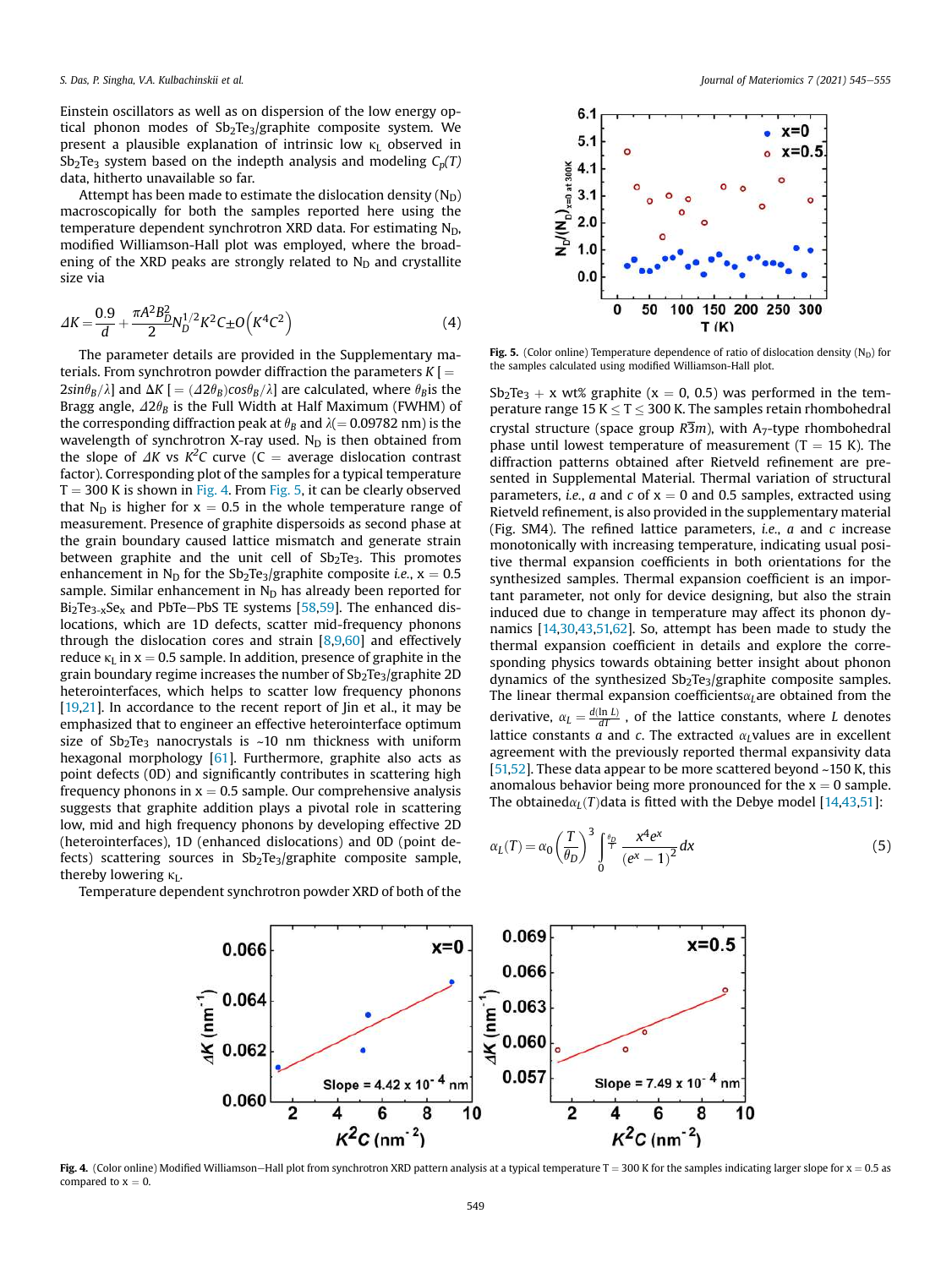where  $\alpha_0$  is a constant and  $\theta_D$  is the Debye Temperature.  $\theta_D = 160$  K, as obtained from the fitting of  $C_p(T)$  data with Debye model, is used for fitting the  $\alpha_L(T)$ data. Solid lines in Fig. 6 represent the best fit obtained using Debye model. Fig. 6 clearly depicts that below  $\theta_D$ both  $\alpha_a$  and  $\alpha_c$  are well fitted by this model. In contrast, above  $\theta_D$ both the agreement is less obvious as the  $\alpha_a$  and  $\alpha_c$  experimental values are more scattered. Such deviation of  $\alpha_L$ from the Debye model, reported earlier for  $Sb<sub>2</sub>Te<sub>3</sub>$  related systems, has generally been ascribed to the presence of higher order anharmonic effect in the system [63]. Anomalous behavior of van der Waals forces between Quintuple layers  $(QL)$  of  $Sb<sub>2</sub>Te<sub>3</sub>$  at high temperature could also be a reason for the observed deviation [52]. But departure of both  $\alpha_a$  and  $\alpha_c$  from Debye model above  $\theta_D$  consolidates the idea that phonon anharmonicity prevails in the synthesized  $Sb<sub>2</sub>Te<sub>3</sub>$  based samples discussed here. It is noteworthy to mention that anharmonic lattice vibrations help to reduce  $\kappa_L$  by scattering phonons of all frequency and explains the low  $\kappa_L$  values observed in Sb<sub>2</sub>Te<sub>3</sub> based system. However, the role of graphite addition on lattice anharmonicity has been investigated further in order to address the observed 40% reduction of  $\kappa_L$  for  $x = 0.5$  sample.

To confirm phonon anharmonicity in  $Sb_2Te_3/gr$ aphite nanocomposite samples, in-depth temperature dependent Raman spectroscopic study in the range from 300 K to 80 K is carried out. No additional Raman mode other than those appeared at 300 K (discussed above) is observed down to 80 K for both samples. The Raman spectra of both the samples are fitted with Lorentzian function and the extracted temperature dependence of phonon frequency (peak positions,  $\omega$ ) are used for analysis of lattice anharmonicity. Temperature dependent phonon frequency of all the characteristics phonon modes of Sb<sub>2</sub>Te<sub>3</sub> i.e.,  $A_{1g}^1$  , $E_g^2$  and  $A_{1g}^2$ , as obtained for both synthesized samples, are plotted in Fig. 7. The phonon frequencies for all the phonon modes soften and broaden with increase of temperature. Such temperature induced hardening and softening have been reported earlier for different materials including  $Bi<sub>2</sub>Te<sub>3</sub>$ ,  $Bi<sub>2</sub>Se<sub>3</sub>$ ,  $Sb<sub>2</sub>Te<sub>3</sub>$  [14,43,62] and indicate the anharmonic nature of the characteristic phonon modes. The observed temperature dependence of phonon frequency and departure from its bare harmonic value owe mostly to the phonon-phonon coupling in the system. This phonon-phonon coupling renormalizes the phonon energy and lifetime and we get non-zero higher (>2nd) order anharmonic terms from the polynomial expansion of the lattice potential in normal coordinates. To quantify the anharmonic part arising due to phonon-phonon coupling, the simplest approximation is to use symmetrical three phonon coupling model,

also known as Klemens's model [43,64,65]. This model works based on the assumption that an optical phonon decays into two phonons with equal energies and opposite momentum. The model does not take into account the "coalescence" process where two phonons fuse into a third phonon [66]. While this model is successful in describing thermal variation of phonon in some materials [67], more general approach is to use an approximation which also includes anharmonic contributions due to thermal expansion and asymmetric decay into two or more different phonons  $[68-70]$ . According to the generalized Klemens's model, the temperature dependence of phonon frequency can be expressed as:

$$
\omega(T) = \omega_0 + \varDelta \omega^{(1)}(T) + \varDelta \omega^{(2)}(T) \tag{6}
$$

where  $\omega_0$  is bare harmonic frequency;  $\Delta\omega^{(1)}(T)$  is the anharmonic correction arising due to the lattice thermal expansion originating from the thermal expansion induced changes in the harmonic force constant. The term  $\Delta\omega^{(1)}(T)$  is described as:

$$
\Delta\omega^{(1)}(T) = \omega_0 \left[ \exp\left(-\gamma_G \int_0^T [\alpha_C(T') + 2\alpha_a(T')] dT'\right) - 1\right]
$$
 (7)

where  $\gamma_G$  is the Grüneisen parameter [14,51].  $\Delta\omega^{(2)}(T)$  is anharmonic phonon-phonon coupling term and is represented by:

$$
\Delta \omega^{(2)}(T) = A_1 [1 + n(\omega_1) + n(\omega_2)] \tag{8}
$$

with  $\omega_1 = \omega_2 = \omega_0/2$  and $n(\omega) = [\exp(h\omega/k_BT) - 1]^{-1}$ ; where 'A<sub>1</sub>' is the fitting parameter.

The best theoretical fit to Klemens's model (Eq.  $(6)$ ) for the Raman active $A_{1g}^1$ ,  $E_g^2$  and  $A_{1g}^2$  phonon modes of both  $x = 0$  and 0.5 samples is represented by individual solid lines in Fig. 7. The obtained best fit values of bare harmonic frequency,  $\omega_0$ , for all the characteristics phonon modes are presented in Table 2. It is observed that  $\omega_0$  for all the phonon modes increases with graphite addition. At room temperature and 1 atm pressure, pressure coefficients for  $A_{1g}^1$ ,  $E_g^2$  and  $A_{1g}^2$ phonon modes are 4.30, 2.11, 2.57 cm<sup>-1</sup> GPa<sup>-1</sup>, respectively [71]. From the observed shift of  $\omega_0$ (Table 2), it is further revealed that in x = 0.5 sample, graphite provides a large compressive strain to the  $Sb<sub>2</sub>Te<sub>3</sub>$  matrix [72]. Such strain on the matrix due to graphite incorporation creates dislocation in  $Sb_2Te_3$  [73,74] and corroborates with the XRD analysis which confirms higher dislocation density (N<sub>D</sub>) in the  $x = 0.5$ 



**Fig. 6.** (Color online) Temperature dependent linear thermal expansion coeffecient  $\alpha_L$ i.e.,  $\alpha_a$  and  $\alpha_c$  for x = 0 and x = 0.5. The errors in  $\alpha_a$  and  $\alpha_c$  are within the size of the data points. Red lines show attempted fitting with Debye model.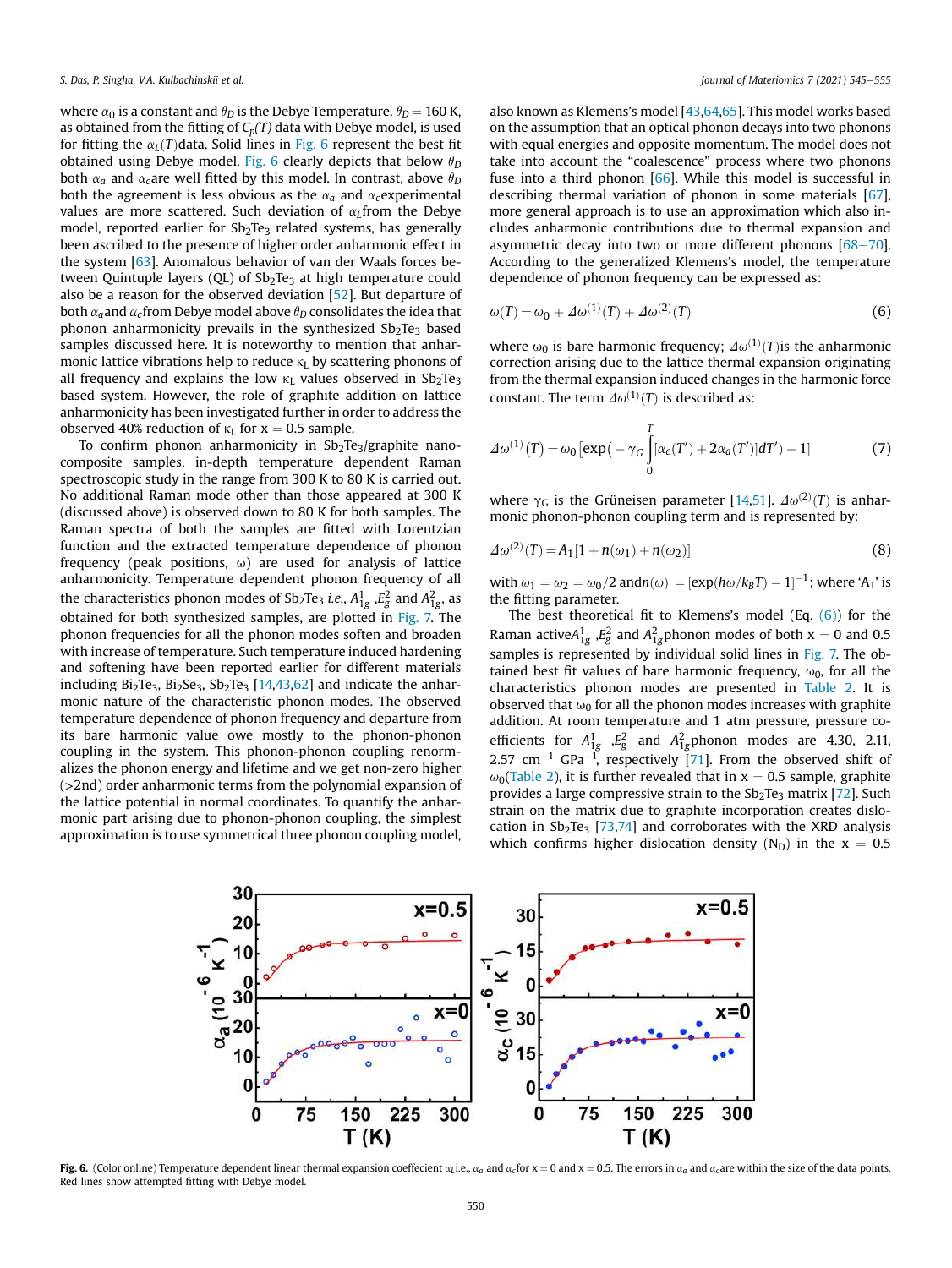

Fig. 7. (Color online) Temperature dependence of the phonon frequency for Sb<sub>2</sub>Te<sub>3</sub> + x wt% graphite samples showing softening of all modes with increasing temperature. The data has been fitted with Klemens's model (Eq. (6)) to investigate phonon anharmonicity in the samples.

#### Table 2

Bare harmonic frequency,  $\omega_0$  of all the characteristics phonon modes  $A^1_{1g}$   $E^2_g$  and  $A^2_{1g}$  for x  $=$  0 and 0.5 extracted from fitting temperature dependence of phonon frequency with Eq. (6) and additional pressure exerted on  $Sb<sub>2</sub>Te<sub>3</sub>$  matrix due to addition of graphite in x = 0.5 sample.

| Raman Mode     | ω <sub>0</sub> for x = 0 (cm <sup>-1</sup> ) | ω <sub>0</sub> for x = 0.5 (cm <sup>-1</sup> ) | Net pressure due to graphite addition (GPa) |
|----------------|----------------------------------------------|------------------------------------------------|---------------------------------------------|
| $A_{1g}^1$     | 67.39                                        | 70.79                                          | 0.75                                        |
| $E^2_{\sigma}$ | 120.53                                       | 127.86                                         | 2.04                                        |
| $A_{1g}^2$     | 161.40                                       | 168.82                                         | 2.47                                        |

sample. The interfaces between the graphite and main  $Sb<sub>2</sub>Te<sub>3</sub>$ phase in  $Sb_2Te_3$ /graphite nanocomposite thus introduces lattice strain in the system and plays a beneficial role to the suppression of  $\kappa_L$  [72].

To gain further quantitative insights, we focus on the temperature dependence part of phonon frequency (Eq. (6)). As mentioned above, the anharmonic contribution to phonon vibration comes from two sources:  $\Delta\omega(T) = \Delta\omega^{(1)}(T) + \Delta\omega^{(2)}(T)$ . Temperature dependence of  $\varDelta\omega^{(1)}(T)$  and  $\varDelta\omega^{(2)}(T)$  of all the three characteristics phonon modes  $A_{1g}^1$  , $E_{g}^2$  and  $A_{1g}^2$  are calculated individually using Eqs. (7) and (8) for both samples and plotted in Fig. 8. Fig. 8(a) reveals that  $\left| \frac{\Delta \omega^{(1)}(T)}{T} \right|$  is higher in x = 0 sample, *i.e.*, anharmonic contribution from lattice thermal expansion is larger in the pristine sample. The estimated large compressive strain in  $Sb<sub>2</sub>Te<sub>3</sub>$  matrix affects its harmonic force constant and is reflected in the observed lower anharmonicity of lattice thermal expansion of  $\text{Sb}_2\text{Te}_3$ / graphite composite ( $x = 0.5$ ) sample. The temperature dependent variation of  $\left|\mathcal{A}\omega^{(1)}(T)+\mathcal{A}\omega^{(2)}(T)\right|$  for all the characteristics phonon modes of  $Sb<sub>2</sub>Te<sub>3</sub>$  are plotted in Fig. 9. It is clearly revealed that the phonon-phonon coupling term  $\left|\mathcal{A}\omega^{(2)}(T)\right|$  is much higher in x = 0.5 sample (Fig. 8(b)). Furthermore, changes in  $\left|\mathcal{A}\omega^{(2)}(T)\right|$ overwhelms $\left|\mathcal{A}\omega^{(1)}(T)\right|$ , such that the overall anharmonic contribution to phonon vibration, *i.e.*,  $\left\vert \varDelta\omega^{(1)}(T)\right\vert +$  $\Delta\omega^{(2)}(T)$  becomes larger in x = 0.5 sample (Fig. 9). This high  $|A\omega^{(2)}(T)|$  in Sb<sub>2</sub>Te<sub>3</sub>/graphite nanocomposite indicates that

graphite acts as a mediator for phonon-phonon coupling and plays a significant role in enhancing the anharmonic contribution to phonon vibration. This higher phonon anharmonicity in graphite contained composite sample helps in suppressing  $\kappa_L$  by scattering phonons of all frequency.

Strong phonon scattering effect is reported to be also effective in Bi<sub>2</sub>Te<sub>3</sub>/CNT composite system [16,18,61], where heterointerfaces, nanopores and other defects efficiently suppress thermal transport. Bi<sub>2</sub>Te<sub>3</sub>/SWCNT (Single wall carbon nanotube) based hybrid sample has recently been reported as an excellent route for the design and fabrication of high-performance flexible TE materials [61]. Our results clearly indicate that nanocompositing with graphite, which is also a carbon-based material, is a favorable route for reducing  $\kappa_L$ keeping Seebeck coefficient unchanged. However, it may be acknowledged that such low 0.5 wt % of graphite giving a small molar ratio (Sb<sub>2</sub>Te<sub>3</sub>:C = 3.835:1) is already too high to avoid an increase of the grain boundary resistance and as mentioned in our previous report on  $Sb_2Te_3/gr$ aphite nanocomposites, as far as ZT value is concerned the positive effect in  $\kappa_L$  is subdued by decrease in electrical conductivity with graphite addition [36]. It is noteworthy to mention that in  $Sb_2Te_3/Ag_2Te$  composite, Lee et al. achieved similar  $\kappa$ <sub>L</sub> reduction of 50%, but with 35 wt% of Ag<sub>2</sub>Te [34]. In the other report of  $Sb_2Te_3$  based composite with PEDOT [33], the thermoelectric properties of the pristine Sb<sub>2</sub>Te<sub>3</sub> (*ZT*~0.15 at 300 K) are much lower than those reported by us [36]. In that respect, the present study showing the graphite potentialities should be completed in the future with lower graphite concentration to avoid such drastic electrical conductivity degradation. The approach of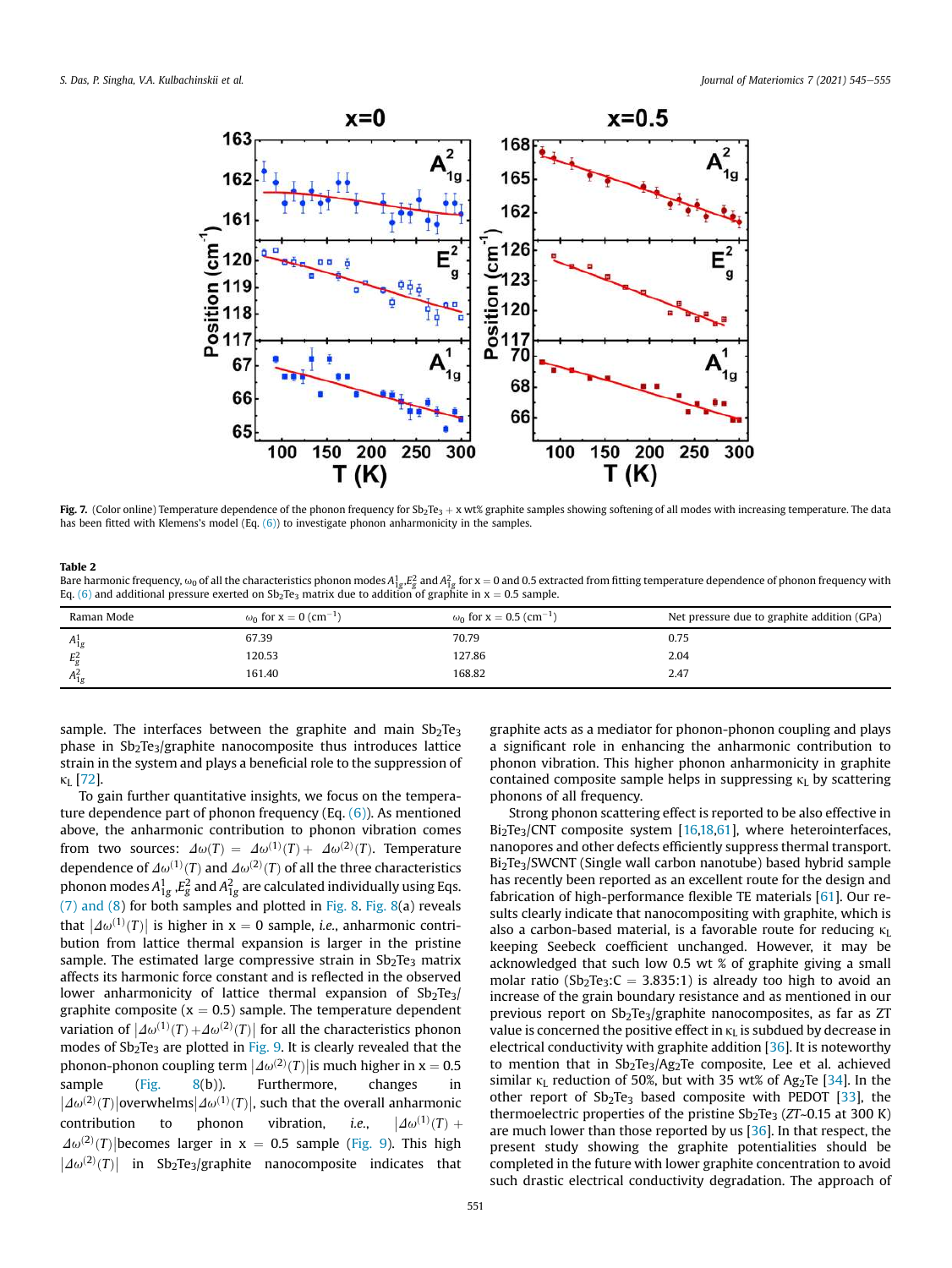

Fig. 8. (Color online) Thermal variation of  $\Delta\omega^{(1)}(T)$  and  $\Delta\omega^{(2)}(T)$ revealing that anharmonic correction arising due to the lattice thermal expansion is greater for pristine sample while phonon-phonon coupling is higher in  $Sb_2Te_3/gr$  aphite nanocomposite.



Fig. 9. (Color online) Total anharmonicity present in the samples for the whole temperature range under investigation.

nanocompositing with graphitic materials can be applicable to a series of similar layered TE materials, including  $Bi<sub>2</sub>Te<sub>3</sub>$ ,  $Bi<sub>2</sub>Se<sub>3</sub>$  and Sb<sub>2</sub>Te<sub>3</sub>, and both *n*- and *p*-type TE materials can be fabricated using this method [61].

# 4. Conclusion

Advances in TE materials are intimately related to the reduction of  $\kappa_L$ , the only independent parameter in ZT. In this work, the efficiency of graphite on suppressing  $\kappa_L$  in Sb<sub>2</sub>Te<sub>3</sub>/graphite nanocomposite system is demonstrated. Graphite effectively contributes in scattering phonons of different length scale and intensifies phonons scattering rate. Dispersion of graphite in  $Sb<sub>2</sub>Te<sub>3</sub>$  also modulates phonon anharmonicity and enhances scattering of phonons over the entire spectrum. The synergistic role of graphite in ~40% reduction of  $\kappa_L$  value observed in nanostructured Sb<sub>2</sub>Te<sub>3</sub>/ graphite composite system makes the present strategy a possible route to improve TE materials. Thus, nanocompositing with

graphite is worth trying for lower graphite concentration in  $Sb<sub>2</sub>Te<sub>3</sub>$ and applying to other TE materials.

## Declaration of competing interest

The authors declare that they have no known competing financial interests or personal relationships that could have appeared to influence the work reported in this paper.

### Acknowledgments

The authors gratefully acknowledge IUAC, New Delhi, India (Project reference no.:UFR-65307) and UGC DAE CSR, Kolkata, India (Project reference no.: UGC-DAE-CSR-KC/CRS/19/MS02/0939) for providing financial support for carrying out this work. They would also like to thank the Department of Science and Technology, India for financial support during the experiments at the Indian Beamline, Photon Factory, KEK, Japan. Author P. Singha is thankful to UGC DAE CSR, Kolkata Centre, Govt. of India for providing him research fellowship. Author Subarna Das is grateful to UGC, Govt. of India for providing senior research fellowship and also acknowledges the support received through 'Raman-Charpak Fellowship 2019' jointly funded by the Department of Science and Technology (DST), Government of India and the French Institute in India (IFI), French Embassy in India, Ministry for Europe and Foreign Affairs, Government of France.

## Appendix A. Supplementary data

Supplementary data to this article can be found online at https://doi.org/10.1016/j.jmat.2020.11.014.

#### References

- [1] Snyder GJ, Toberer ES. Complex thermoelectric materials. Nat Mater 2008;7: 105e14. https://doi.org/10.1038/nmat2090.
- Pandey T, Lindsay L, Sales BC, Parker DS. Lattice instabilities and phonon thermal transport in TlBr. Phys Rev Mater 2020;4:045403. https://doi.org/ 10.1103/PhysRevMaterials.4.045403.
- Chen Z, Zhang X, Pei Y. Manipulation of phonon transport in thermoelectrics. Adv Mater 2018;30:1705617. https://doi.org/10.1002/adma.201705617.
- [4] Du Y, Xu J, Paul B, Eklund P. Flexible thermoelectric materials and devices.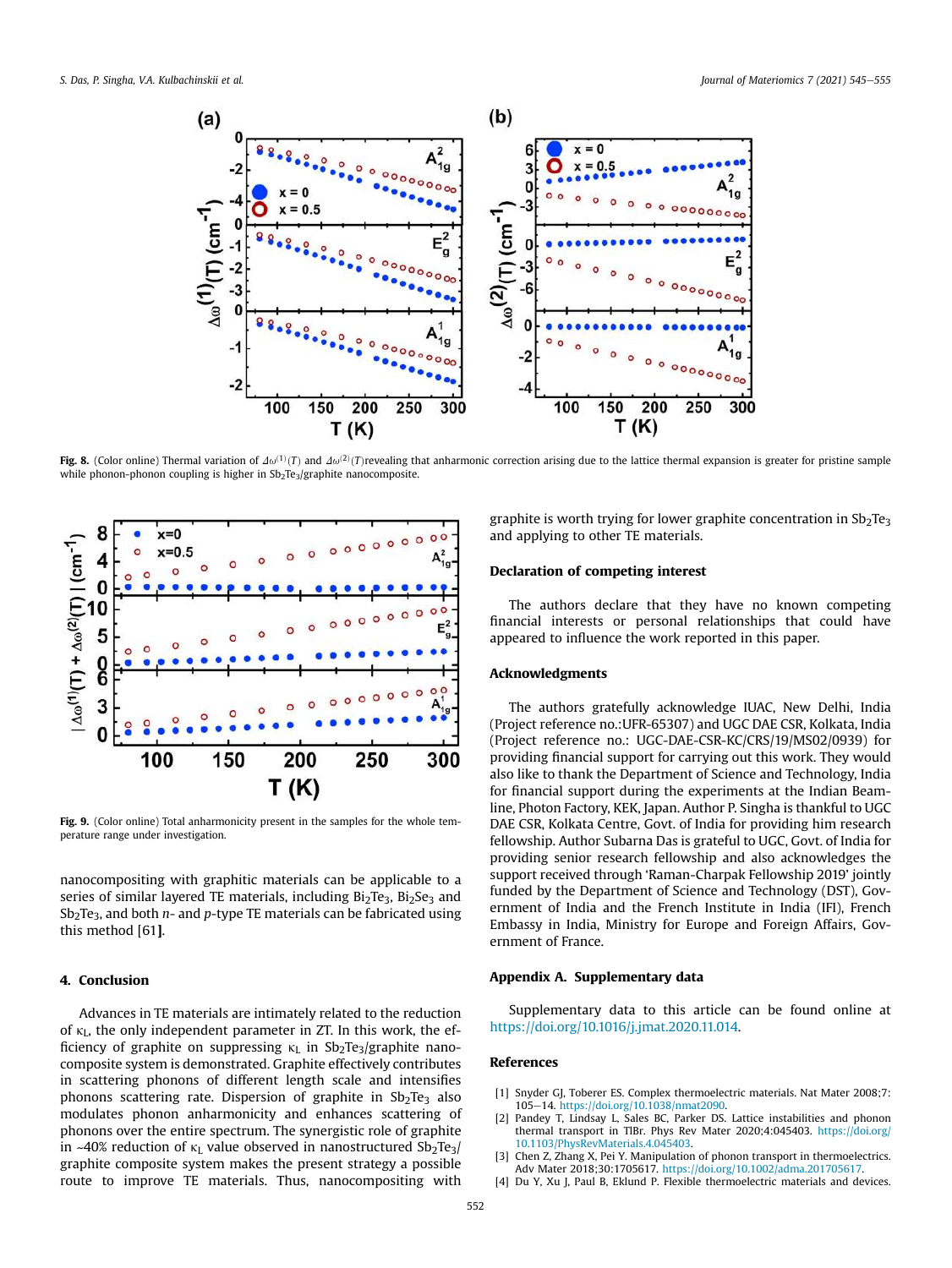Appl Mater Today 2018;12:366-88. https://doi.org/10.1016/ j.apmt.2018.07.004.

- [5] Beretta D, Neophytou N, Hodges JM, Kanatzidis MG, Narducci D, Martin-Gonzalez M M, Beekman M, Balke B, Cerretti G, Tremel W, Zevalkink A, Hofmann AI, Muller C, Dorling B, Campoy-Quiles M, Caironi M. Thermoelectrics: from history, a window to the future. Mat Sci Eng R  $2019;138:210-55$ . https://doi.org/10.1016/j.mser.2018.09.001.
- [6] Freer R, Powell AV. Realising the potential of thermoelectric technology: a Roadmap. J Mater Chem C 2020;8:441e63. https://doi.org/10.1039/ C9TC05710B.
- [7] Biswas K, He J, Blum ID, Wu CI, Hogan TP, Seidman DN, Dravid VP, Kanatzidis MG. High-performance bulk thermoelectrics with all-scale hierarchical architectures. Nature 2012;489:414-8. https://doi.org/10.1038/ nature11439.
- [8] Kim SI, Lee KH, Mun HA, Kim HS, Hwang SW, Roh JW, Yang DJ, Shin WH, Li XS, Lee YH, Snyder GJ, Kim SW. Dense dislocation arrays embedded in grain boundaries for high-performance bulk thermoelectrics. Science 2015;348: 109e14. https://doi.org/10.1126/science.aaa4166.
- [9] Chen Z, Ge B, Li W, Lin S, Shen J, Chang Y, Hanus R, Snyder GJ, Pei Y. Vacancyinduced dislocations within grains for high-performance PbSe thermoelectrics. Nat Commun 2017;8:13828. https://doi.org/10.1038/ncomms13828.
- [10] Maignan A, Daou R, Guilmeau E, Berthebaud D, Barbier T, Lebedev O, Hebert S. Thermoelectric properties, metal-insulator transition, and magnetism: Revisiting the  $Ni_{1-x}Cu_xS_2$  system. Phys Rev Mater 2019;3:115401. https:// doi.org/10.1103/PhysRevMaterials.3.115401.
- [11] Dutta M, Matteppanavar S, Prasad MVD, Pandey J, Warankar A, Mandal P, Soni A, Waghmare UV, Biswas K. Ultralow thermal conductivity in chain-like TlSe due to inherent  $TI^+$  rattling. J Am Chem Soc 2019;141:20293-9. https:// doi.org/10.1021/jacs.9b10551.
- [12] Xie W, Tang X, Yan Y, Zhang Q, Tritt TM. Unique nanostructures and enhanced thermoelectric performance of melt-spun BiSbTe alloys. Appl Phys Lett 2009;94:102111. https://doi.org/10.1063/1.3097026.
- [13] Lee S, Esfarjani K, Luo T, Zhou J, Tian Z, Chen G. Resonant bonding leads to low lattice thermal conductivity. Nat Commun 2014;5:3525. https://doi.org/ 10.1038/ncomms4525.
- [14] Das D, Das S, Singha P, Malik K, Deb AK, Bhattacharya A, Kulbachinskii VA, Basu R, Dhara S, Bandyopadhyay S, Banerjee A. Evolution of phonon anharmonicity in Se-doped Sb<sub>2</sub>Te<sub>3</sub> thermoelectrics. Phys Rev B 2017;96:064116. https://doi.org/10.1103/PhysRevB.96.064116.
- [15] Liu Q, Shao R, Li N, Liang W, Yang X, Luo SN, Zhao Y. Anharmonicity of  $Bi<sub>2</sub>Se<sub>3</sub>$ revealed by fs transient optical spectroscopy. Appl Phys Lett 2019;115: 201902. https://doi.org/10.1063/1.5131257.
- [16] Kim KT, Choi SY, Shin EH, Moon KS, Koo HY, Lee GG, Ha GH. The influence of CNTs on the thermoelectric properties of a CNT/Bi<sub>2</sub>Te<sub>3</sub> composite. Carbon 2013;52:541-9. https://doi.org/10.1016/j.carbon.2012.10.008.
- [17] Ibanez M, Luo Z, Genc A, Piveteau L, Ortega S, Cadavid D, Dobrozhan O, Liu Y, Nachtegaal M, Zebarjadi M, Arbiol J, Kovalenko MV, Cabot A. High-performance thermoelectric nanocomposites from nanocrystal building blocks. Nat Commun 2016;7:10766. https://doi.org/10.1038/ncomms10766.
- [18] Zhang Q, Xu L, Zhou Z, Wang L, Jiang W, Chen L. Constructing nanoporous carbon nanotubes/Bi<sub>2</sub>Te<sub>3</sub> composite for synchronous regulation of the electrical and thermal performances. J Appl Phys 2017;121:055104. https:// doi.org/10.1063/1.4975467.
- [19] Ahmad M, Agarwal K, Kumari N, Mehta BR. KPFM based investigation on the nature of Sb<sub>2</sub>Te<sub>3</sub>:MoS<sub>2</sub> and Bi<sub>2</sub>Te<sub>3</sub>:MoS<sub>2</sub> 2D interfaces and its effect on the electrical and thermoelectric properties. Appl Phys Lett 2017;111:023904. https://doi.org/10.1063/1.4991359.
- [20] Soni A, Shen Y, Yin M, Zhao Y, Yu L, Hu X, Dong Z, Khor KA, Dresselhaus MS, Xiong Q. Interface driven energy filtering of thermoelectric power in spark plasma sintered Bi<sub>2</sub>Te<sub>2.7</sub>Se<sub>0.3</sub> nanoplatelet composites. Nano Lett 2012;12: 4305e10. https://doi.org/10.1021/nl302017w.
- [21] Agarwal K, Kaushik V, Varandani D, Dhar A, Mehta BR. Nanoscale thermoelectric properties of  $Bi_2Te_3 -$  graphene nanocomposites: Conducting atomic force, scanning thermal and kelvin probe microscopy studies. J Alloys Compd 2016;681:394-401. https://doi.org/10.1016/j.jallcom.2016.04.161.
- [22] Popescu A, Datta A, Nolas GS, Wood LM. Thermoelectric properties of Bidoped PbTe composites. J Appl Phys 2011;109:103709. https://doi.org/ 10.1063/1.3586240.
- [23] Wang YY, Cai KF, Yin JL, An BJ, Du Y, Yao X. In situ fabrication and thermoelectric properties of PbTe-polyaniline composite nanostructures. J Nanopart Res 2011;13:533-9. https://doi.org/10.1007/s11051-010-0043-y.
- [24] Blank VD, Buga SG, Kulbachinskii VA, Kytin VG, Medvedev VV, Popov MY, Stepanov PB, Skok VF. Thermoelectric properties of  $Bi_{0.5}Sb_{1.5}Te_3/C_{60}$  nano-composites. Phys Rev B 2012;86:075426. https://doi.org/10.1103/ B 2012;86:075426. https://doi.org/10.1103/ PhysRevB.86.075426.
- [25] Ibanez M, Zamani R, Gorsse S, Fan J, Ortega S, Cadavid D, Morante JR, Arbiol J, Cabot A. Core–shell nanoparticles as building blocks for the bottom-up pro-<br>duction of functional nanocomposites: PbTe–PbS thermoelectric properties. ACS Nano 2013;7:2573-86. https://doi.org/10.1021/nn305971v.
- [26] Tan G, Shi F, Sun H, Zhao LD, Uher C, Dravid VP, Kanatzidis MG. SnTe-AgBiTe<sub>2</sub> as an efficient thermoelectric material with low thermal conductivity. J Mater Chem A 2014;2:20849-54. https://doi.org/10.1039/C4TA05530F.
- [27] Guo H, Xin H, Qin X, Jian Z, Li D, Li Y, Li C. Thermoelectric transport properties of PbTe-based composites incorporated with Cu<sub>2</sub>Se nano-inclusions. J Phys D Appl Phys 2016;49:065302. https://doi.org/10.1088/0022-3727/49/6/065302.
- [28] Guo H, Xin H, Qin X, Zhang J, Li D, Li Y, Song C, Li C. Enhanced thermoelectric performance of highly oriented polycrystalline SnSe based composites incorporated with SnTe nanoinclusions. J Alloys Compd 2016;689:87-93. https://doi.org/10.1016/j.jallcom.2016.07.291.
- [29] He J, Xu J, Tan X, Liu GQ, Shao H, Liu Z, Jiang H, Jiang J. Synthesis of SnTe/ AgSbSe<sub>2</sub> nanocomposite as a promising lead-free thermoelectric material. J Materiomics 2016;2:165e71. https://doi.org/10.1016/j.jmat.2016.05.001.
- [30] Bessas D, Sergueev I, Wille HC, Perßon J, Ebling D, Hermann RP. Lattice dynamics in Bi2Te3 and Sb2Te3: Te and Sb density of phonon states. Phys Rev B<br>2012;86:224301. https://doi.org/10.1103/PhysRevB.86.224301.
- [31] Das D, Malik K, Deb AK, Dhara S, Bandyopadhyay S, Banerjee A. Defect induced structural and thermoelectric properties of Sb<sub>2</sub>Te<sub>3</sub> alloy. J Appl Phys 2015;118:045102. https://doi.org/10.1063/1.4927283.
- [32] Rieger F, Roddatis V, Kaiser K, Bendt G, Schulz S, Jooss C. Transition into a phonon glass in crystalline thermoelectric  $(Sb_{1-x}Bi_x)_2Te_3$  films. Phys Rev Mater 2020;4:025402. https://doi.org/10.1103/PhysRevMaterials.4.025402.
- [33] Zheng W, Bi P, Kang H, Wei W, Liu F, Shi J, Peng L, Wang Z, Xiong R. Low thermal conductivity and high thermoelectric figure of merit in p-type Sb2Te3/poly(3,4-ethylenedioxythiophene) thermoelectric composites. Appl Phys Lett 2014;105:023901. https://doi.org/10.1063/1.4887504.
- [34] Lee MH, Kim KR, Rhyee JS, Park SD, Snyder GJ. High thermoelectric figure-ofmerit in Sb<sub>2</sub>Te<sub>3</sub>/Ag<sub>2</sub>Te bulk composites as Pb-free p-type thermoelectric materials. J Mater Chem C 2015;3:10494-9. https://doi.org/10.1039/ C5TC01623A.
- [35] Pierson HO. Handbook of carbon, graphite, diamond and fullerenes: properties, processing and applications (noyes publications, park ridge, NJ, 1994). Chung DDL. J Mater Sci 2002;37:1475.
- [36] Das S, Singha P, Deb AK, Das SC, Chatterjee S, Kulbachinskii VA, Kytin VG, Zinoviev DA, Maslov NV, Dhara S, Bandyopadhyay S, Banerjee A. Role of graphite on the thermoelectric performance of Sb<sub>2</sub>Te<sub>3</sub>/graphite nano-<br>composite. J Appl Phys 2019;125:195105. https://doi.org/10.1063/1.5095935.
- [37] Zaikina JV, Kovnir KA, Sobolev AN, Presniakov IA, Kytin VG, Kulbachinskii VA, Olenev AV, Lebedev OI, Tendeloo GV, Dikarev EV, Shevelkov AV. Highly disordered crystal structure and thermoelectric properties of Sn<sub>3</sub>P<sub>4</sub>. Chem Mater 2008;20:2476-83. https://doi.org/10.1021/cm702655g
- [38] Van Berkum JGM, Sprong GJM, Keijser T, Delhez R, Sonneveld EJ. The optimum standard specimen for X-ray diffraction line-profile analysis. Powder Diffr 1995;10:129-39. https://doi.org/10.1017/S0885715600014512.
- [39] Lutterotti L, Matthies S, Wenk HR. In: Spunar JA, editor. Proceeding of ICO-TOM14. Ottawa: National Research Council of Canada; 1999. p. 1599. IUCr: Newsl. CPD 1999; 21: 14.
- [40] Popa NC. The (*hkl*) dependence of diffraction-line broadening caused by strain and size for all laue groups in Rietveld refinement. J Appl Cryst 1998;31: 176-80. https://doi.org/10.1107/S0021889897009795.
- [41] Kumar GVP, Narayana C. Adapting a fluorescence microscope to perform surface enhanced Raman spectroscopy. Curr Sci 2007;93:778-81
- [42] Barman N, Singh P, Narayana C, Varma KBR. Incipient ferroelectric to a<br>possible ferroelectric transition in Te<sup>4+</sup> doped calcium copper titanate  $(CaCu<sub>3</sub>Ti<sub>4</sub>O<sub>12</sub>)$  ceramics at low temperature as evidenced by Raman and dielectric spectroscopy. AIP Adv 2017;7:035105. https://doi.org/10.1063/ 1.4973645.
- [43] Kim Y, Chen X, Wang Z, Shi J, Miotkowski I, Chen YP, Sharma PA, Sharma ALL, Hekmaty MA, Jiang Z, Smirnov D. Temperature dependence of Raman-active optical phonons in  $Bi<sub>2</sub>Se<sub>3</sub>$  and  $Sb<sub>2</sub>Te<sub>3</sub>$ . Appl Phys Lett 2012;100:071907. https://doi.org/10.1063/1.3685465.
- [44] Das D, Malik K, Deb AK, Kulbachinskii VA, Kytin VG, Chatterjee S, Das D, Dhara S, Bandyopadhyay S, Banerjee A. Tuning of thermoelectric properties with changing Se content in Sb<sub>2</sub>Te<sub>3</sub>. Europhys Lett 2016;113:47004. https:// doi.org/10.1209/0295-5075/113/47004.
- [45] Zheng B, Sun Y, Wu J, Han M, Wu X, Huang K, Feng S. Group IV semiconductor Ge integration with topological insulator  $Sb_2Te_3$  for spintronic application. J Phys D Appl Phys 2017;50:105303. https://doi.org/10.1088/1361-6463/ aa57a0.
- [46] Saito R, Hofmann M, Dresselhaus G, Jorio A, Dresselhaus MS. Raman spectroscopy of graphene and carbon nanotubes. Adv Phys 2011;60:413-550. https://doi.org/10.1080/00018732.2011.582251.
- [47] Pimenta MA, Dresselhaus G, Dresselhaus MS, Cancado LG, Jorio A, Saito R. Studying disorder in graphite-based systems by Raman spectroscopy. Phys Chem Chem Phys 2007;9:1276-90. https://doi.org/10.1039/B613962
- [48] Cahill DG, Pohl RO. Lattice vibrations and heat transport in crystals and glasses. Annu Rev Phys Chem 1988;39:93-121. https://doi.org/10.1146/ annurev.pc.39.100188.000521.
- [49] Chen W, Pöhls JH, Hautier G, Broberg D, Bajaj S, Aydemir U, Gibbs ZM, Zhu H, Asta M, Snyder GJ, Meredig B, White MA, Persson K, Jain A. Understanding thermoelectric properties from high-throughput calculations: trends, insights, and comparisons with experiment. J Mater Chem C 2016;4:4414-26. https:// doi.org/10.1039/C5TC04339E.
- [50] Wei P, Yang J, Guo L, Wang S, Wu L, Xu X, Zhao W, Zhang Q, Zhang W, Dresselhaus MS, Yang J. Minimum thermal conductivity in weak topological insulators with Bismuth-based stack structure. Adv Funct Mater 2016;26: 5360e7. https://doi.org/10.1002/adfm.201600718.
- [51] Das D, Malik K, Das S, Singha P, Deb AK, Kulbachinskii VA, Basu R, Dhara S, Dasgupta A, Bandyopadhyay S, Banerjee A. Modulation of thermal conductivity and thermoelectric figure of merit by anharmonic lattice vibration in Sb2Te<sup>3</sup> thermoelectrics. AIP Adv 2018;8:125119. https://doi.org/10.1063/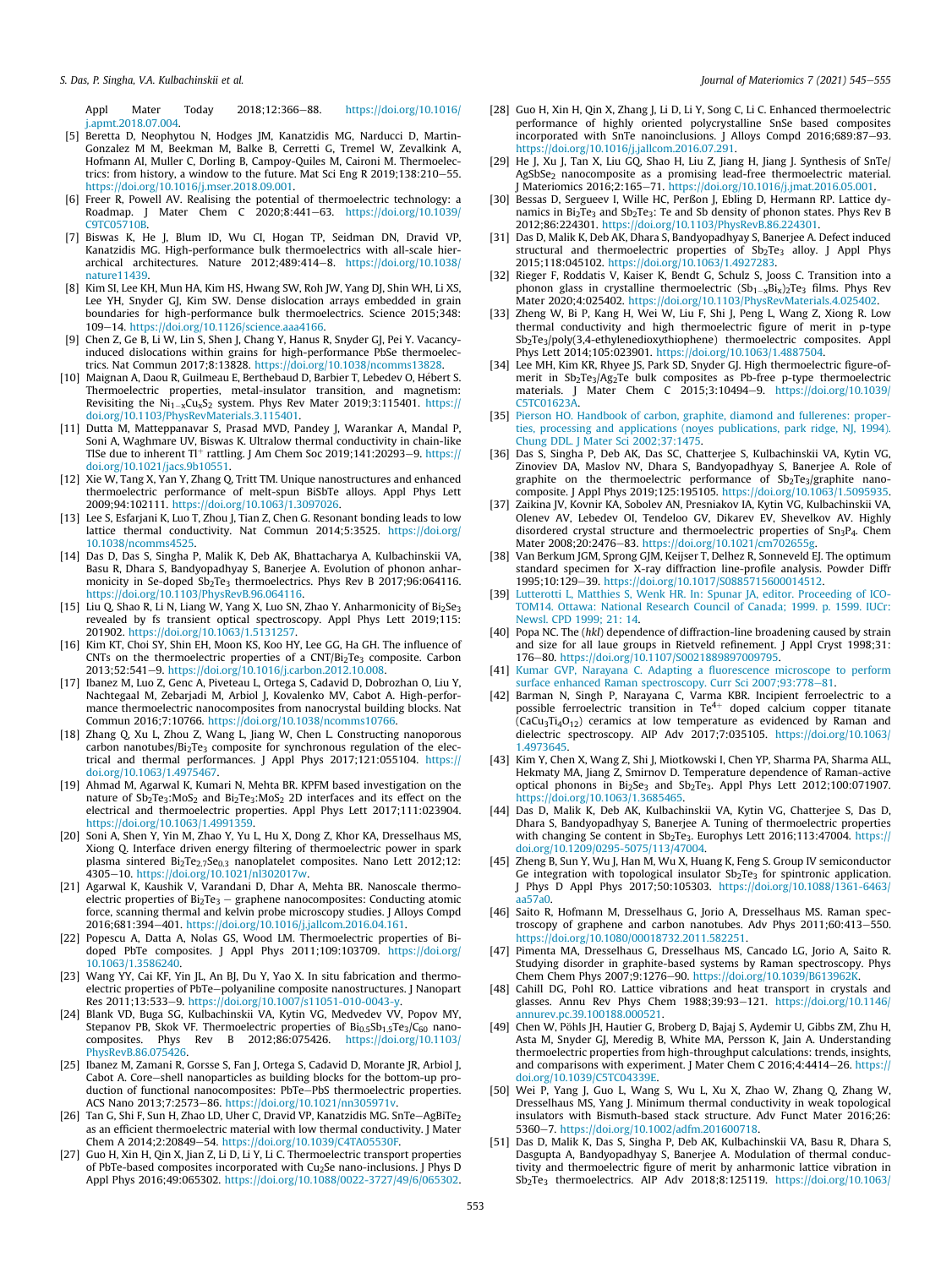*S. Das, P. Singha, V.A. Kulbachinskii et al. Journal of Materiomics 7 (2021) 545*e*555*

1.5053174.

- [52] Dutta P, Bhoi D, Midya A, Khan N, Mandal P, Samatham SS, Ganesan V. Anomalous thermal expansion of  $Sb<sub>2</sub>Te<sub>3</sub>$  topological insulator. Appl Phys Lett 2012;100:251912. https://doi.org/10.1063/1.4730390.
- [53] Saint-Paul M, Lasjaunias JC, Locatelli M, Low-temperature thermal properties of neutron-irradiated crystalline quartz. J Phys C 1982;15:2375. https:// doi.org/10.1088/0022-3719/15/11/018.
- [54] Liu H, Yang J, Shi X, Danilkin SA, Yu D, Wang C, Zhang W, Chen L. Reduction of thermal conductivity by low energy multi-Einstein optic modes.<br>J Materiomics 2016;2:187–95. https://doi.org/10.1016/j.jmat.2016.05.006.
- [55] Jana MK, Pal K, Warankar A, Mandal P, Waghmare UV, Biswas K. Intrinsic rattler-induced low thermal conductivity in Zintl type TlInTe<sub>2</sub>. J Am Chem Soc 2017:139:4350-3. https://doi.org/10.1021/jacs.7b01434.
- [56] Xie H, Su X, Hao S, Wolverton C, Uher C, Tang X, Kanatzidis MG. Quasilinear dispersion in electronic band structure and high Seebeck coefficient in CuFeS<sub>2</sub>-based thermoelectric materials. Phys Rev Mater 2020;4:025405. https://doi.org/10.1103/PhysRevMaterials.4.025405.
- [57] Takabatake T, Suekuni K, Nakayama T, Kaneshita E. Phonon-glass electroncrystal thermoelectric clathrates: experiments and theory. Rev Mod Phys 2014;86:669. https://doi.org/10.1103/RevModPhys.86.669.
- [58] He JQ, Girard SN, Kanatzidis MG, Dravid VP. Microstructure-lattice thermal conductivity correlation in nanostructured PbTe<sub>0.7</sub>S<sub>0.3</sub> thermoelectric mate-<br>rials. Adv Funct Mater 2010:20:764–72. https://doi.org/10.1002/ https://doi.org/10.1002/ adfm.200901905.
- [59] Hu L, Wu H, Zhu T, Fu C, He J, Ying P, Zhao X. Tuning multiscale microstructures to enhance thermoelectric performance of n-Type Bismuth-Telluridebased solid solutions. Adv Energy Mater 2015;5:1500411. https://doi.org/ 10.1002/aenm.201500411.
- [60] Chen Z, Jian Z, Li W, Chang Y, Ge B, Hanus R, Yang J, Chen Y, Huang M, Snyder GJ, Pei Y. Lattice dislocations enhancing thermoelectric PbTe in addition to band convergence. Adv Mater 2017;29:1606768. https://doi.org/ 10.1002/adma.201606768.
- [61] Jin Q, Jiang S, Zhao Y, Wang D, Qiu J, Tang DM, Tan J, Sun DM, Hou PX, Chen XQ, Tai K, Gao N, Liu C, Cheng HM, Jiang X. Flexible layer-structured Bi<sub>2</sub>Te<sub>3</sub> thermoelectric on a carbon nanotube scaffold. Nat Mater 2019;18: 62-8. https://doi.org/10.1038/s41563-018-0217-z
- [62] Tian Y, Jia S, Cava RJ, Zhong R, Schneeloch J, Gu G, Burch KS. Understanding the evolution of anomalous anharmonicity in  $Bi_2Te_{3-x}Se_x$ . Phys Rev B 2017;95:094104. https://doi.org/10.1103/PhysRevB.95.094104.
- [63] Chen X, Zhou HD, Kiswandhi A, Miotkowski I, Chen YP, Sharma PA, Lima Sharma AL, Hekmaty MA, Smirnov D, Jiang Z. Thermal expansion coefficients of  $Bi<sub>2</sub>Se<sub>3</sub>$  and  $Sb<sub>2</sub>Te<sub>3</sub>$  crystals from 10 K to 270 K. Appl Phys Lett 2011;99: 261912. https://doi.org/10.1063/1.3672198.
- [64] Klemens PG. Anharmonic decay of optical phonons. Phys Rev 1966;148:845. https://doi.org/10.1103/PhysRev.148.845.
- [65] Tian Y, Osterhoudt GB, Jia S, Cava RJ, Burch KS. Local phonon mode in thermoelectric Bi<sub>2</sub>Te<sub>2</sub>Se from charge neutral antisites. Appl Phys Lett 2016;108: 041911. https://doi.org/10.1063/1.4941022.
- [66] Usher S, Srivastava GP. Theoretical study of the anharmonic decay of nonequilibrium LO phonons in semiconductor structures. Phys Rev B 1994;50:14179. https://doi.org/10.1103/PhysRevB.50.14179.
- [67] Liu MS, Bursill LA, Prawer S, Beserman R. Temperature dependence of the first-order Raman phonon line of diamond. Phys Rev B 2000;61:3391. https:// doi.org/10.1103/PhysRevB.61.3391.
- [68] Menendez J, Cardona M. Temperature dependence of the first-order Raman scattering by phonons in Si, Ge, and  $\alpha$ -Sn: anharmonic effects. Phys Rev B 1984;29:2051. https://doi.org/10.1103/PhysRevB.29.2051.
- [69] Balkanski M, Wallis RF, Haro E. Anharmonic effects in light scattering due to optical phonons in silicon. Phys Rev B 1983;28:1928. https://doi.org/10.1103/ PhysRevB.28.1928.
- [70] Tang H, Herman IP. Raman microprobe scattering of solid silicon and germanium at the melting temperature. Phys Rev B 1991;43:2299. https:// doi.org/10.1103/PhysRevB.43.2299.
- [71] Gomis O, Vilaplana R, Manjón FJ, Rodríguez-Hernández P, Pérez-González E, Muñoz A, Kucek V, Drasar C. Lattice dynamics of  $Sb<sub>2</sub>Te<sub>3</sub>$  at high pressures. Phys Rev B 2011;84:174305. https://doi.org/10.1103/PhysRevB.84.174305.
- [72] Wu Z, Chen X, Mu E, Liu Y, Che Z, Dun C, Sun F, Wang X, Zhang Y, Hu Z. Lattice strain enhances thermoelectric properties in  $Sb_2Te_3$ /Te heterostructure. Adv Electron Mater 2019;6:1900735. https://doi.org/10.1002/aelm.201900735.
- [73] Dieter GE. In: Mechanical metallurgy. third ed. McGraw Hill Education; 2017.
- [74] Breumier S, Sao-Joao S, Villani A, Lévesque M, Kermouche G. High strain rate micro-compression for crystal plasticity constitutive law parameters identi-<br>fication. Mater Des 2020;193:108789. https://doi.org/10.1016/ https://doi.org/10.1016/ j.matdes.2020.108789.



Mr. Subarna Das received his B.Sc. and M.Sc. from University of Calcutta in 2012 and 2014 respectively. He is currently working as a Ph.D. candidate at Department of Physics, University of Calcutta under supervision of Dr. Aritra Banerjee and Dr. S. Bandyopadhyay. His research interest is focused on synthesis and characterization of different binary pnictide chalcogenides based thermoelectric material and strongly correlated systems.



Mr. Pintu Singha is a Ph.D. student in the Department of Physics at University of Calcutta. He received his bachelor degree in Physics from the University of Calcutta in 2013. He obtained his master degree in Physics from University of Calcutta in 2015. His current research interests focus on Synthesize and characterization of pnictide chalcogenides based thermoelectric, magnetic and topological materials.



Prof. V. A. Kulbachinskii is presently working as a Professor at Department of Low Temperature Physics and superconductivity, M.V. Lomonosov Moscow State University, Russia. He received Ph.D. in Physics from M.V. Lomonosov Moscow State University, Russia in 1978 with specialization low temperature Physics. His research interest is focused on study of the quantum oscillation of magnetoresistance (Shubnikov  $-$  de Haas effect) in heterostructures, quantum wells, transport and Hall effect in different low dimensional materials with practical applications, investigation and characterization of ZnO based films at low temperatures, superconductivity in fullerides and related materials, thermal variation of thermoelectric properties (Resistivity, Thermopower, Heat conductivity etc) of different materials and composites and magnetic property study.





Dr. V. G. Kytin received Ph.D. in Physics from M.V. Lomonosov Moscow State University, Russia in 1995 with specialization in low temperature Physics. Currently, he is an Assistant Professor at Department of Low Temperature Physics and superconductivity, M.V. Lomonosov Moscow State University, Russia. His research interests include transport in oxides, investigation and characterization of ZnO, In<sub>2</sub>O<sub>3</sub> based films at low temperatures, thermal variation of thermoelectric properties (Resistivity, Thermopower, Heat conductivity etc) of different materials and composites, magnetic property study, theory of solids, digital methods in Solid state Physics and Boltzmann equation.

Dr. Gangadhar Das is a Post Doctoral Fellow at Chemistry and Physics of Materials Unit in Jawaharlal Nehru Centre For Advanced Scientific Research, Bangalore, India. He obtained his master degree in Physics from Indian Institute of Technology Madras, Chennai in 2011. He received his Ph.D. in physics from Raja Ramanna Centre for Advanced Technology, Indore, India in 2018. His current research interests focus on X-ray Spectroscopy for novel materials.